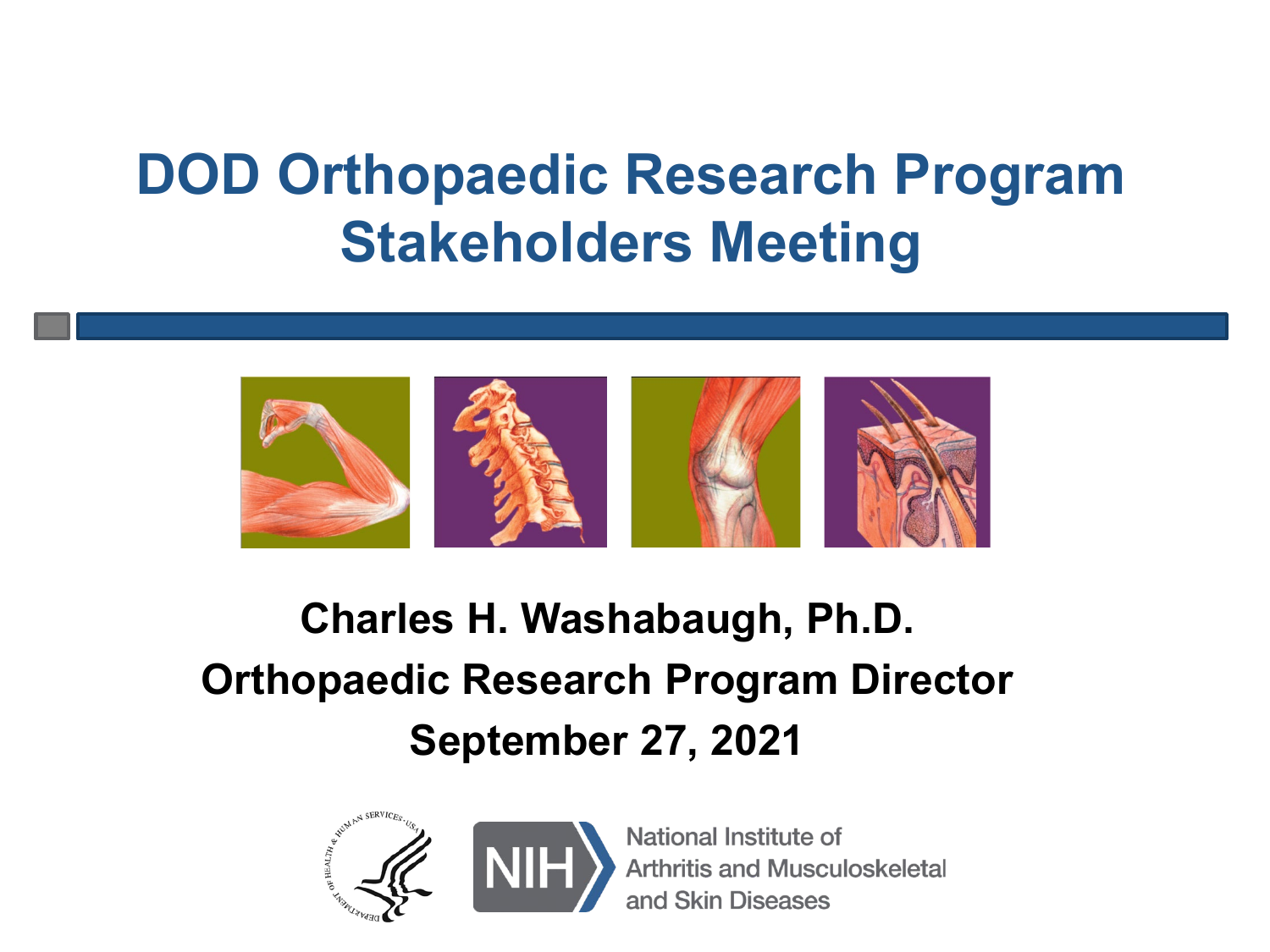## **Mission**

**The NIAMS mission is to support research into the causes, treatment, and prevention of arthritis and musculoskeletal and skin diseases; training of basic and clinical scientists to carry out this research; and dissemination of information on research progress in these diseases**

#### **Annual budget for FY2021 = \$568M Proposed budget for FY2022 = \$680M**



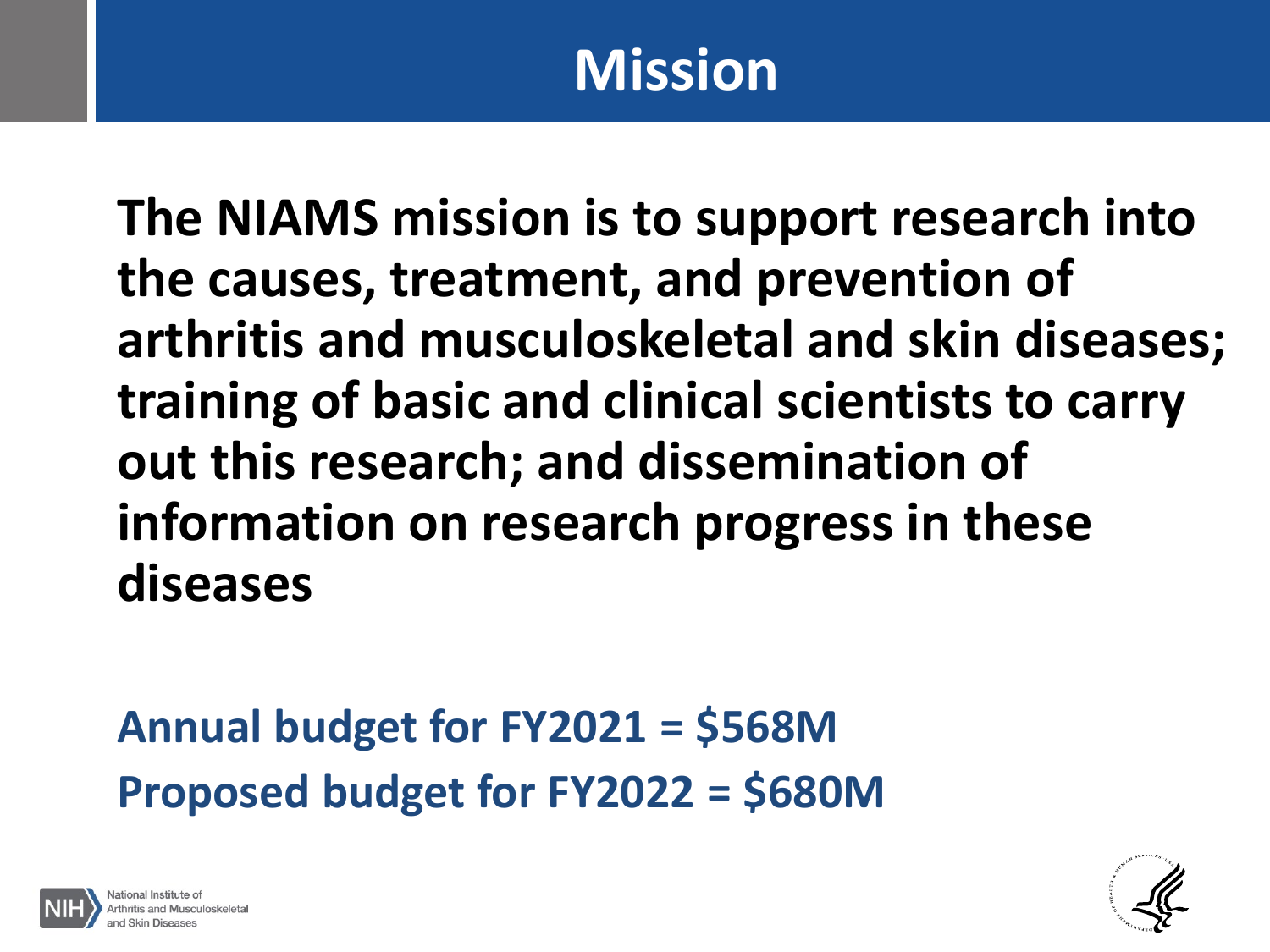





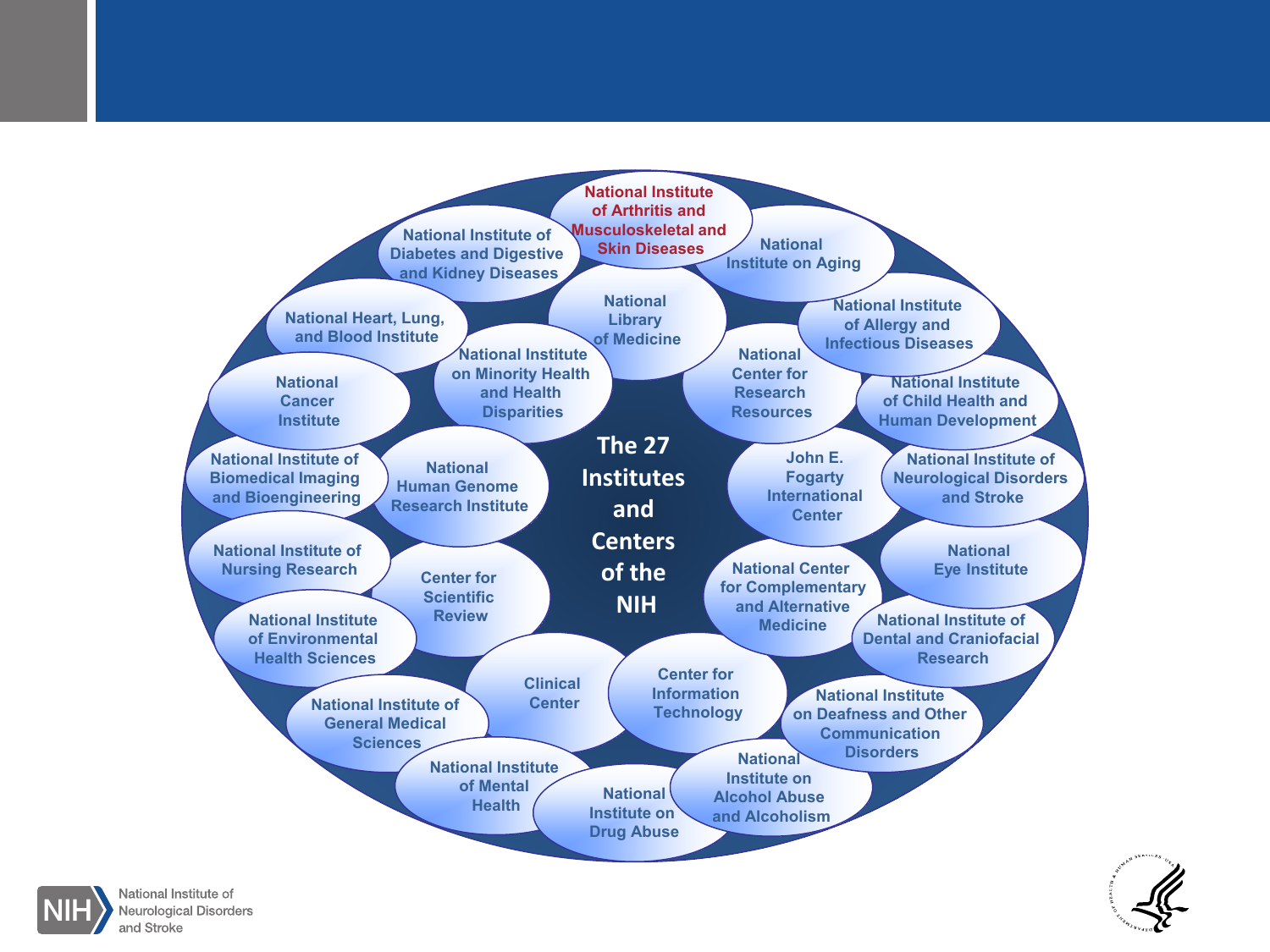## **Areas of NIAMS Mission Relevance**

**NIAMS rarely sets priorities and is primarily an investigatorinitiated institute with a focus on these Mission areas:** 

- **Arthritis and Rheumatic Diseases**
	- **AMP/AIM**
- **Skin Biology and Diseases**
- **Bone Biology and Diseases**
- **Joint Biology and Diseases and Orthopaedics**
	- **BACPAC consortium (HEAL Initiative)**
- **Muscle Biology and Diseases**



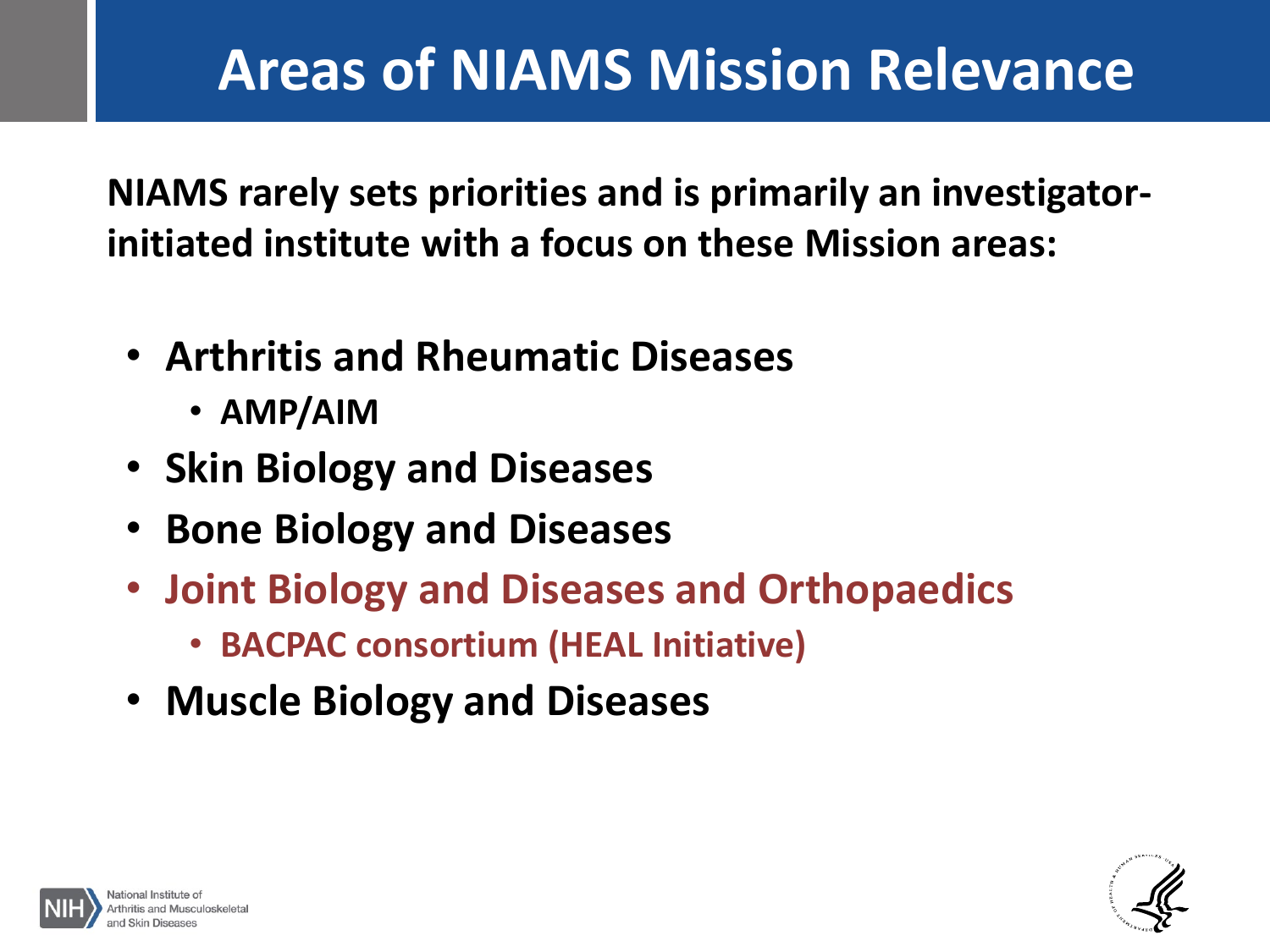3 A - Clinical Research and Diagnostic Tools for **Osteoarthritis** 

#### **3 B - Orthopaedics Research Program**

3 C - Musculoskeletal, Tissue Engineering, and Regenerative Medicine Program

3 D - Cartilage and Connective Tissue Program

3 E - SBIR/STTR and T32



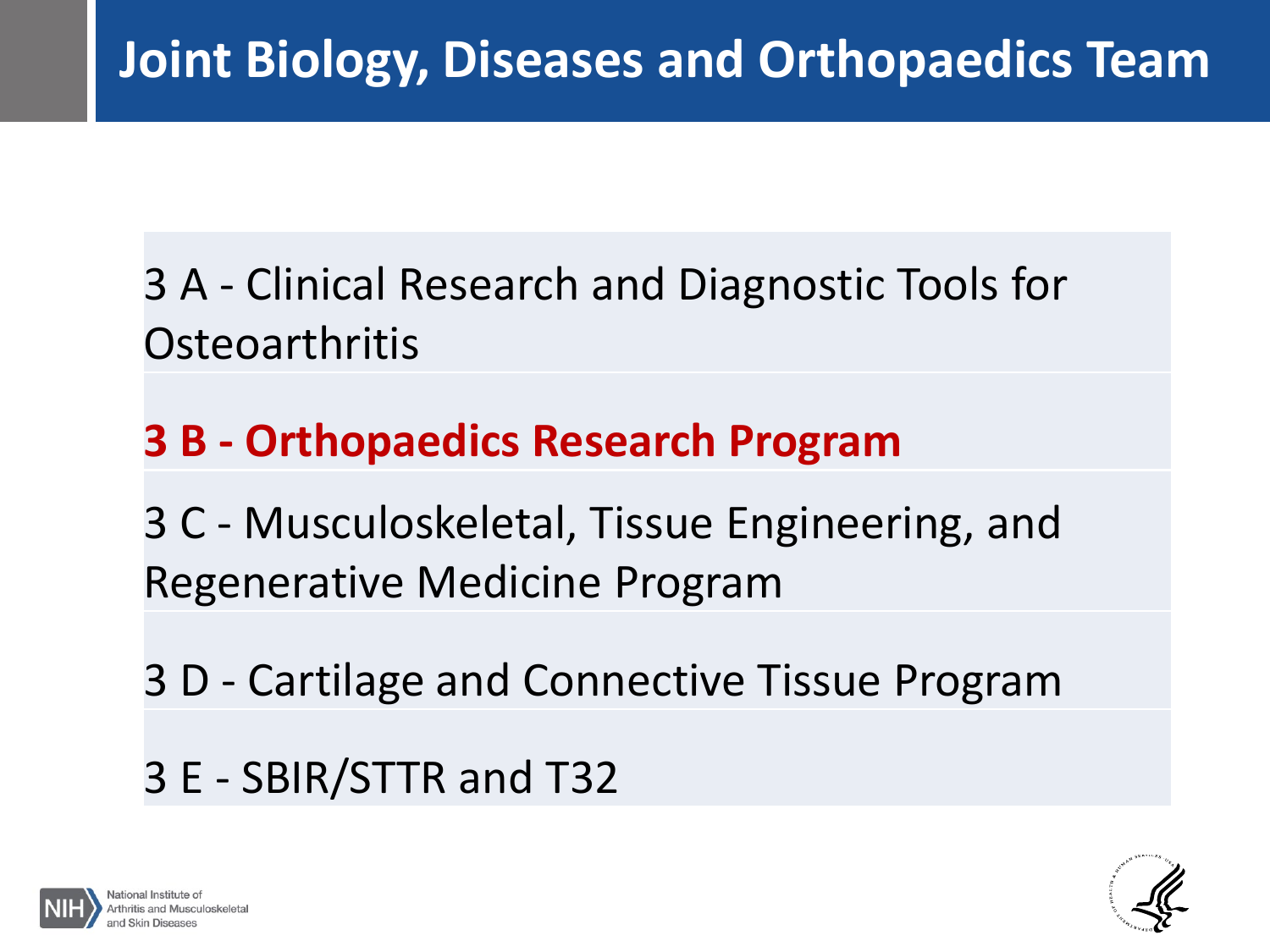### **Orthopaedic Research Program**

- **Contains approximately 182 active awards (\$67M)**
- **Clinical, epidemiological and outcomes research in Orthopaedics and musculoskeletal rehabilitation**
- **Clinical and basic Orthopaedic device and joint replacement studies**
- **Preclinical testing and development of devices/implants**
- **Implant wear and osteolysis studies**
- **Clinical and basic studies in sports medicine and fitness**
- **Musculoskeletal biomechanics**
- **Trauma, fracture and joint infection**
- **Spine, low back pain and musculoskeletal pain**



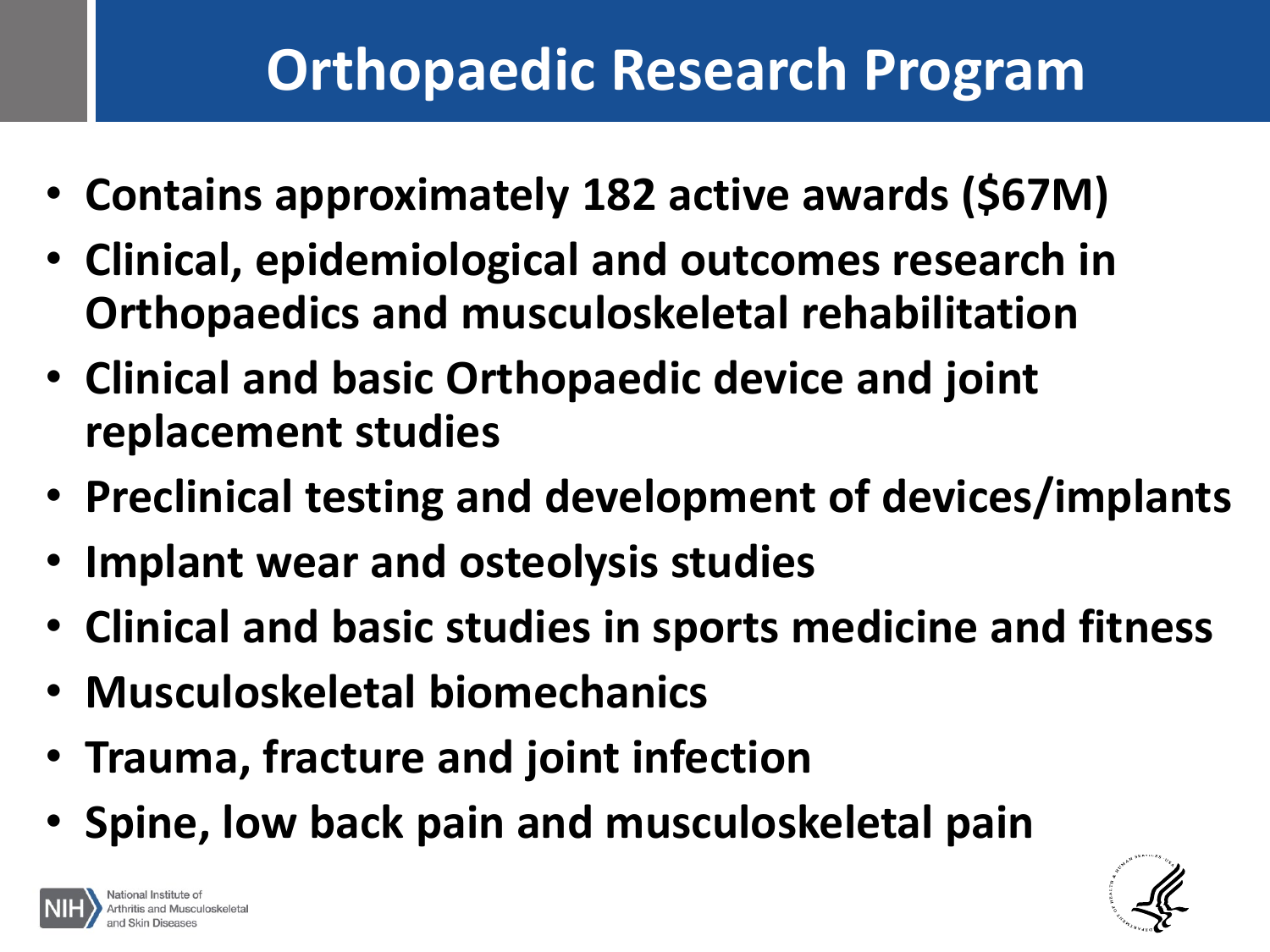# **Interactions/Outreach**

- Quarterly meetings with PROPF (Dr. Roach)
- Outreach to many professional societies (AAOS, ORS, AOSSM, PRISM, APTA and others)